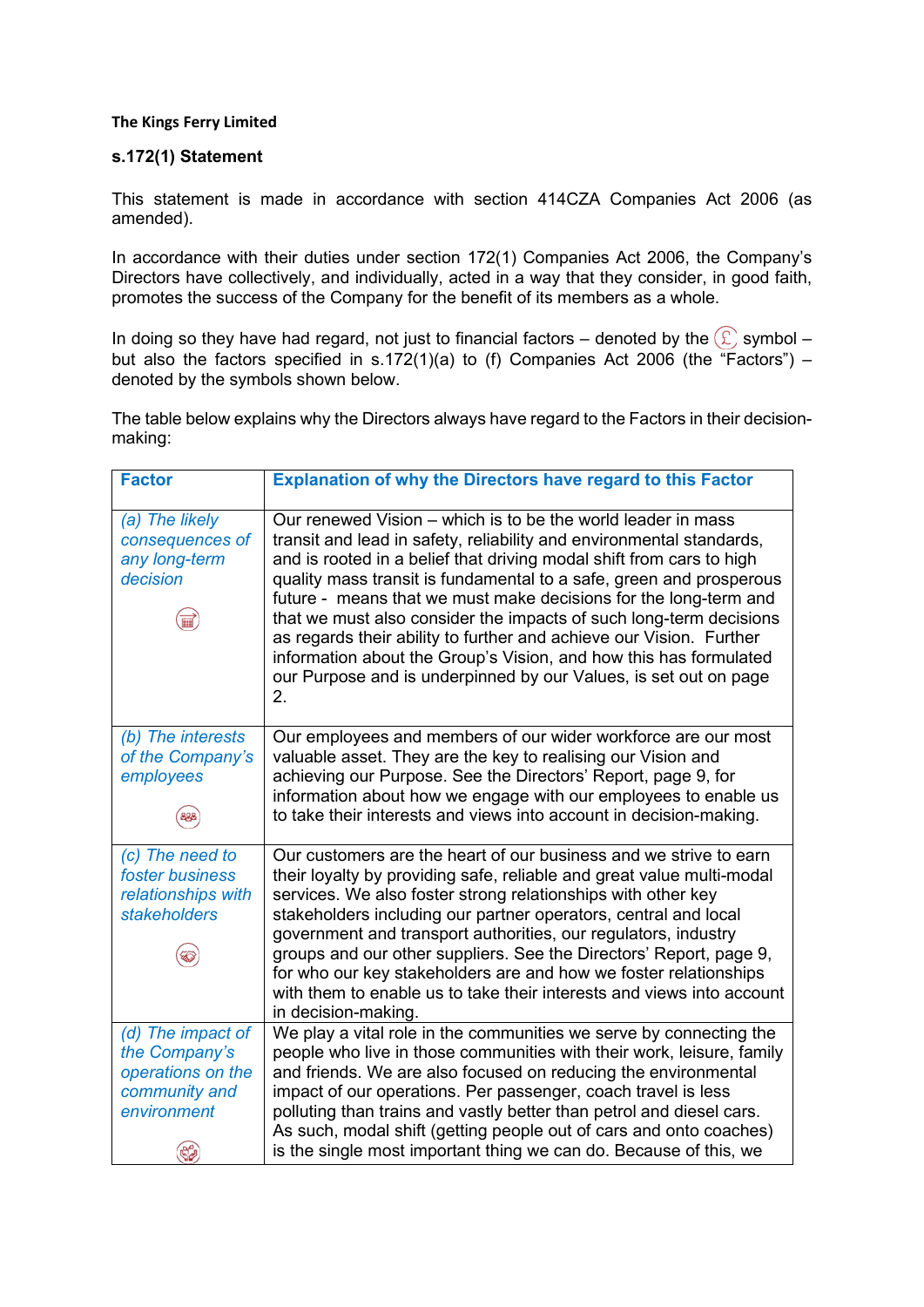|                                                                              | take both the community and the environment into careful<br>consideration in our decision-making.                                                                                                                                                                                                                                                                                                                                                                                                                                                 |
|------------------------------------------------------------------------------|---------------------------------------------------------------------------------------------------------------------------------------------------------------------------------------------------------------------------------------------------------------------------------------------------------------------------------------------------------------------------------------------------------------------------------------------------------------------------------------------------------------------------------------------------|
| (e) Maintaining a<br>reputation of high<br>standards and<br>business conduct | Our reputation is key. It underpins our ability to earn the loyalty of<br>our customers and thereby to grow our business through increased<br>commercially contracted revenue. Our Group prides itself on being<br>one of, if not the, safest transport service providers in the world. As<br>a coach operator, we are also required to hold and maintain a PSV<br>operator licence, pursuant to which we must meet a requirement of<br>good repute. We will always therefore consider the importance of<br>our reputation when making decisions. |
| (f) Acting fairly<br>between<br>members of the<br>Company                    | We are a wholly owned subsidiary and therefore have only one<br>shareholder to whom we are accountable. That said, everything we<br>do well benefits our sole shareholder, financially through the returns<br>we generate and reputationally through the way we operate. See<br>page 19 of the Financial Statements for information on financial<br>performance.                                                                                                                                                                                  |

The table below describes certain key decisions taken by the Directors of the Company during its financial year ended 31 December 2019 and how such Directors had regard (among other matters) to the Factors in relation to those decisions:

| <b>Key Board</b><br><b>Decision</b>                                                                                                                                                            | Factor(s)    | <b>Explanation of how the Directors have had regard</b><br>to such Factors                                                                                                                                                                                                                                                                                                                                 |
|------------------------------------------------------------------------------------------------------------------------------------------------------------------------------------------------|--------------|------------------------------------------------------------------------------------------------------------------------------------------------------------------------------------------------------------------------------------------------------------------------------------------------------------------------------------------------------------------------------------------------------------|
| <b>Continuation of the</b><br>contract with BA<br>plc to provide<br>transportation<br>services to crew<br>and to their<br>customers in<br>distress following<br>problems with their<br>flights | <del>బ</del> | The continuation of this service allows us to continue<br>to foster a good business relationship with BA and its<br>customers by providing quality mass transit services<br>to such customers and securing a source of revenue,<br>to the long-term benefit of the Company                                                                                                                                 |
|                                                                                                                                                                                                | 52           | The investment in a new fleet of vehicles meeting<br>Euro VI emission standards helps the Company<br>reduce its carbon and nitrogen oxide emissions, to the<br>benefit of the environment, as well as maintaining<br>London Stansted Airport's status as a carbon neutral<br>airport, thereby fostering the relationship with London<br>Stansted Airport further and enhancing the<br>Company's reputation |
|                                                                                                                                                                                                | 888          | Maintaining the contract also secures the continued<br>employment of c.60 of our employees who provide the<br>services under the contract                                                                                                                                                                                                                                                                  |
| <b>Continued</b><br>relationship with<br>trusted vehicle<br>suppliers to ensure<br>all new coaches<br>are to most<br>modern standard                                                           |              | These relationships ensure we can purchase vehicles<br>for the most economic value and that all vehicles we<br>operate are to the most modern standard in terms of<br>emissions.<br>In addition, maintaining a modern fleet ensures that<br>customers are able to travel in comfort.                                                                                                                       |